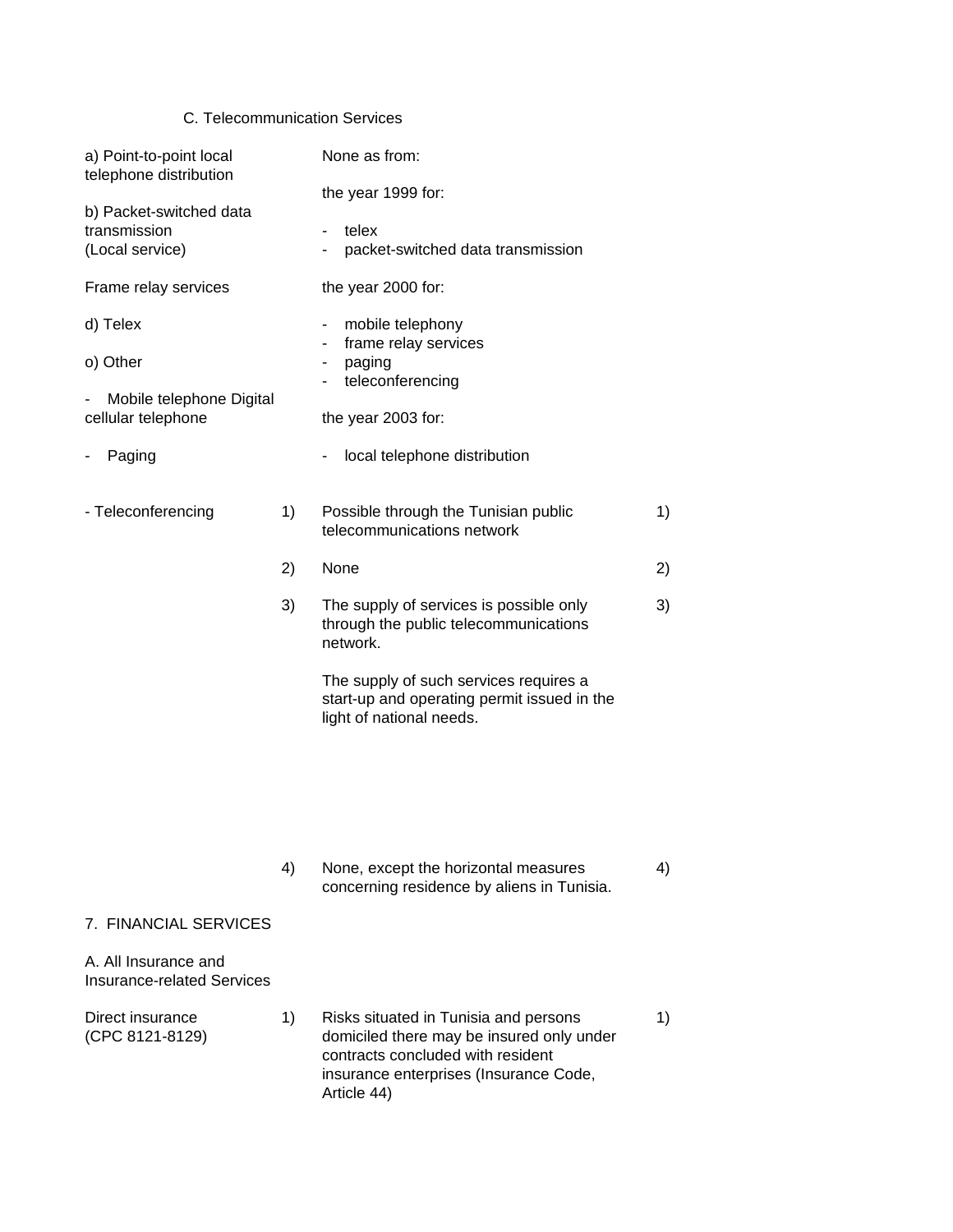|                                                                   |    | The air, sea and land transport of goods for<br>import must be insured in Tunisia                                                    |    |
|-------------------------------------------------------------------|----|--------------------------------------------------------------------------------------------------------------------------------------|----|
|                                                                   | 2) | None, for natural and legal persons<br>resident abroad                                                                               | 2) |
|                                                                   | 3) | (a) Commercial presence of foreign<br>supplier in the form of a subsidiary<br>company:                                               | 3) |
|                                                                   |    | Set up in accordance with Tunisian law;                                                                                              |    |
|                                                                   |    | as a public limited company or mutual<br>society;                                                                                    |    |
|                                                                   |    | minimum capital requirements                                                                                                         |    |
|                                                                   |    | (b) Commercial presence of the foreign<br>supplier in the form of a branch office:                                                   |    |
|                                                                   |    | Work with non-residents                                                                                                              |    |
|                                                                   | 4) | Unbound, expect as indicated in the<br>horizontal section                                                                            | 4) |
| C. Reinsurance and<br><b>Retrocession Services</b><br>(CPC 81299) | 1) | Prior approval of reinsurers wishing to<br>accept reinsurance operations from<br>the Tunisian market (Insurance Code,<br>Article 68) | 1) |
|                                                                   |    | Appointment of a representative accepted<br>by the Minister of Finance (Insurance Code,<br>Article 68)                               |    |
|                                                                   | 2) | None                                                                                                                                 | 2) |
|                                                                   | 3) | Approval prior to acceptance of<br>reinsurance operations                                                                            | 3) |
|                                                                   |    | Appointment of a responsible officer<br>accepted by the Minister of Finance                                                          |    |
|                                                                   | 4) | Unbound, except as indicated in the<br>horizontal section                                                                            | 4) |
| Insurance Intermediation                                          |    |                                                                                                                                      |    |
| a) Insurance agents for life 1)<br>insurance                      |    | Tunisian nationality required (Insurance<br>Code, Article 73)                                                                        | 1) |
| (CPC 81401)                                                       | 2) | None                                                                                                                                 | 2) |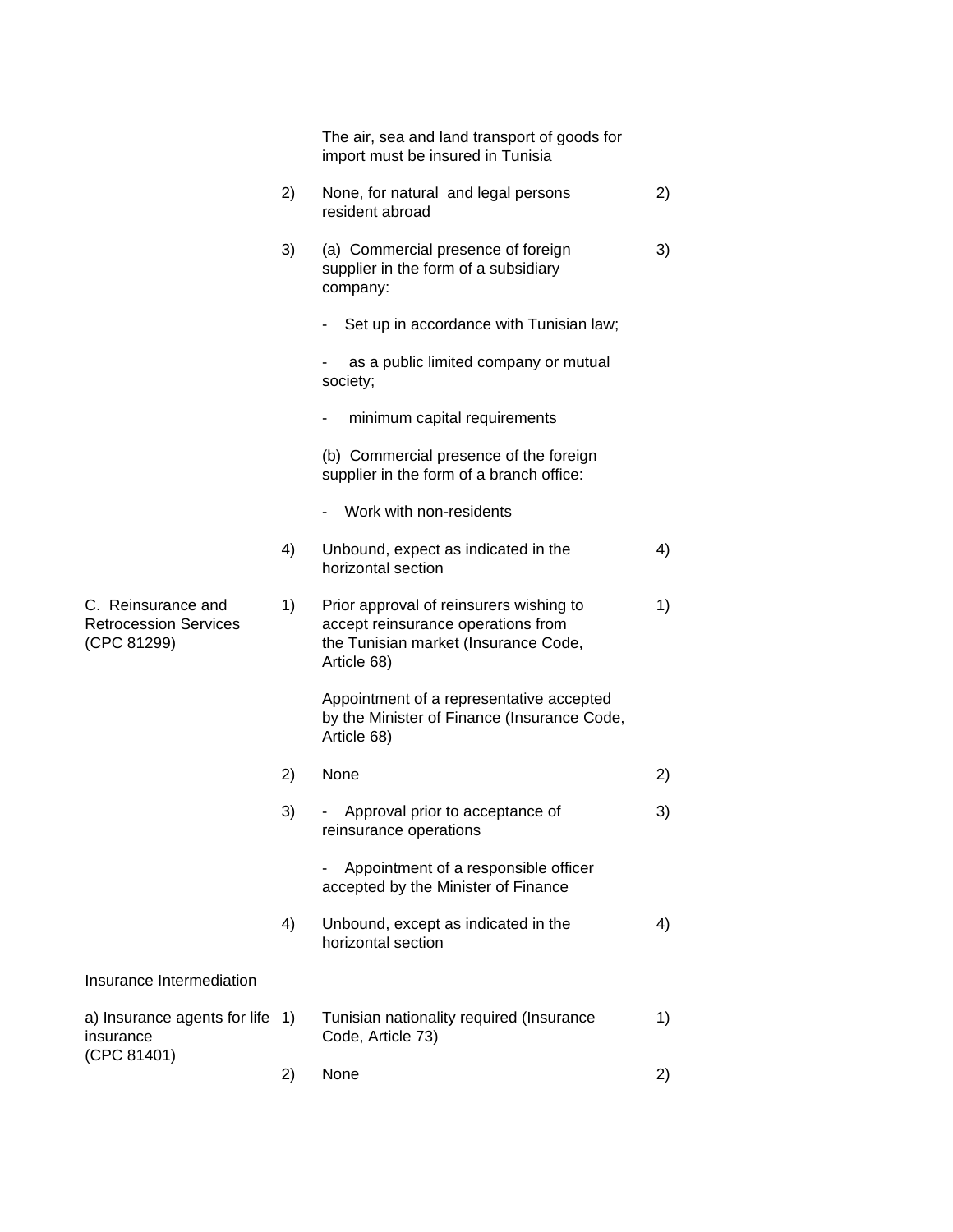|                                                             | 3) | Tunisian nationality required (Insurance<br>Code, Article 73). Approval of the Minister<br>of Finance                                                                                                                                                                                  | 3)    |
|-------------------------------------------------------------|----|----------------------------------------------------------------------------------------------------------------------------------------------------------------------------------------------------------------------------------------------------------------------------------------|-------|
|                                                             | 4) | Unbound, except as indicated in the<br>horizontal section                                                                                                                                                                                                                              | 4)    |
| b) Insurance broking                                        | 1) | None, except for horizontal limitations                                                                                                                                                                                                                                                | 1)    |
|                                                             | 2) | None                                                                                                                                                                                                                                                                                   | 2)    |
|                                                             | 3) | Tunisian nationality required. Approval of<br>the Minister of Finance                                                                                                                                                                                                                  | 3)    |
|                                                             | 4) | Unbound, except as indicated in the<br>horizontal section                                                                                                                                                                                                                              | 4)    |
| Other auxiliary services<br>Claim assessment<br>(CPC 81403) | 1) | Tunisian nationality required (Decree<br>No.92-2260 of 31 December 1992)                                                                                                                                                                                                               | 1)    |
|                                                             | 2) | None                                                                                                                                                                                                                                                                                   | 2)    |
|                                                             | 3) | Tunisian nationality required (Decree<br>No.92-2260 of 31 December 1992)                                                                                                                                                                                                               | 3)    |
|                                                             | 4) | Unbound, except as indicated in the<br>horizontal section                                                                                                                                                                                                                              | 4)    |
| Than Insurance                                              |    | B. Financial Services Other 1),2) None other than horizontal limitations                                                                                                                                                                                                               | 1),2) |
| (CPC 811)                                                   | 3) | "Resident" banks (Law No. 67-51 of<br>(i)<br>7 December 1967):                                                                                                                                                                                                                         | 3)    |
|                                                             |    | Approval of the Ministry of Finance,<br>given after consultation with the National<br>Credit Council and following a report by the<br>Central Bank of Tunisia, which is<br>subsequently responsible for informing the<br>interested party of the decision taken on its<br>application; |       |
|                                                             |    | - Approval is granted in particular<br>depending on the applicant's programme of<br>activity, the technical and financial<br>resources it plans to invest, the status of<br>the investors, and where appropriate their<br>guarantor, as well as the good repute of its<br>directors.   |       |
|                                                             |    | - When applying for approval,<br>establishments engaged in the banking<br>profession must indicate whether they<br>belong to the category of deposit banks,                                                                                                                            |       |
|                                                             |    |                                                                                                                                                                                                                                                                                        |       |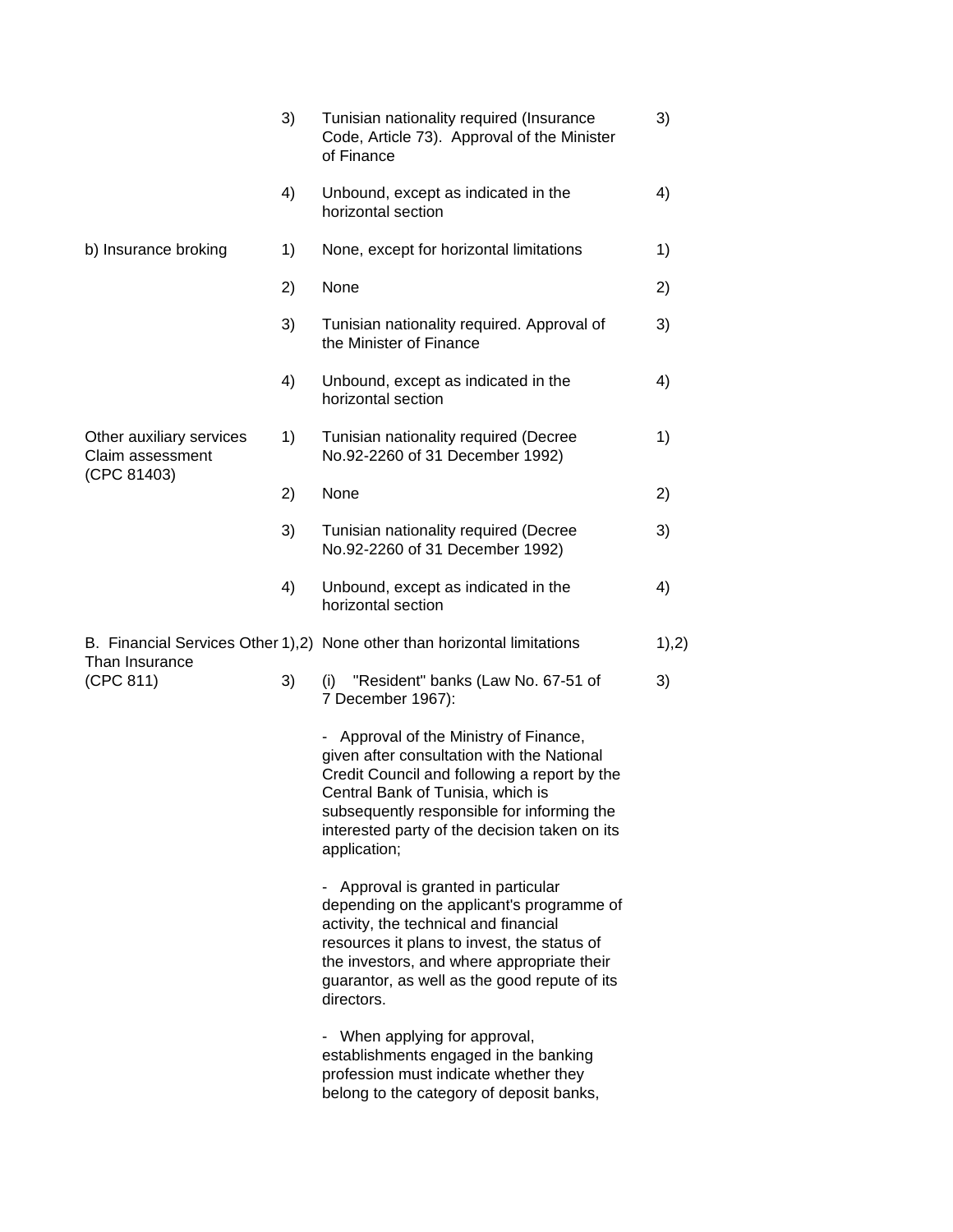investment banks (banques d'investissements) or merchant banks banques d'affaires).

- They must take the form of a public limited company under Tunisian law or any other legal status accepted for approval purposes;

- Minimum capital requirements.

(ii) "Non-resident" banks (Law No. 85-108 of 6 December 1985):

- Foreign banks, branches or agencies of foreign banks whose registered place of business is abroad;

- public limited company under Tunisian law;

 - approval of the Ministry of Finance following consultation with the National Credit Council and after receiving a report from the Central Bank of Tunisia which is subsequently responsible for informing the applicant of the decision taken in this respect.

(iii) Leasing companies (Law No. 94-89 of 26 July 1994):

- Approval of the Ministry of Finance, given after consultation with the National Credit Council and following receipt of a report from the Central Bank of Tunisia, which is subsequently responsible for informing the applicant of the decision taken.

Resident public limited companies under Tunisian law

Leasing companies may be set up under Law No. 85-108 of 6 December 1985 for the promotion of banking and finance institutions working essentially with non-residents.

(iv) Investment companies:

- Authorization of the Ministry of Finance: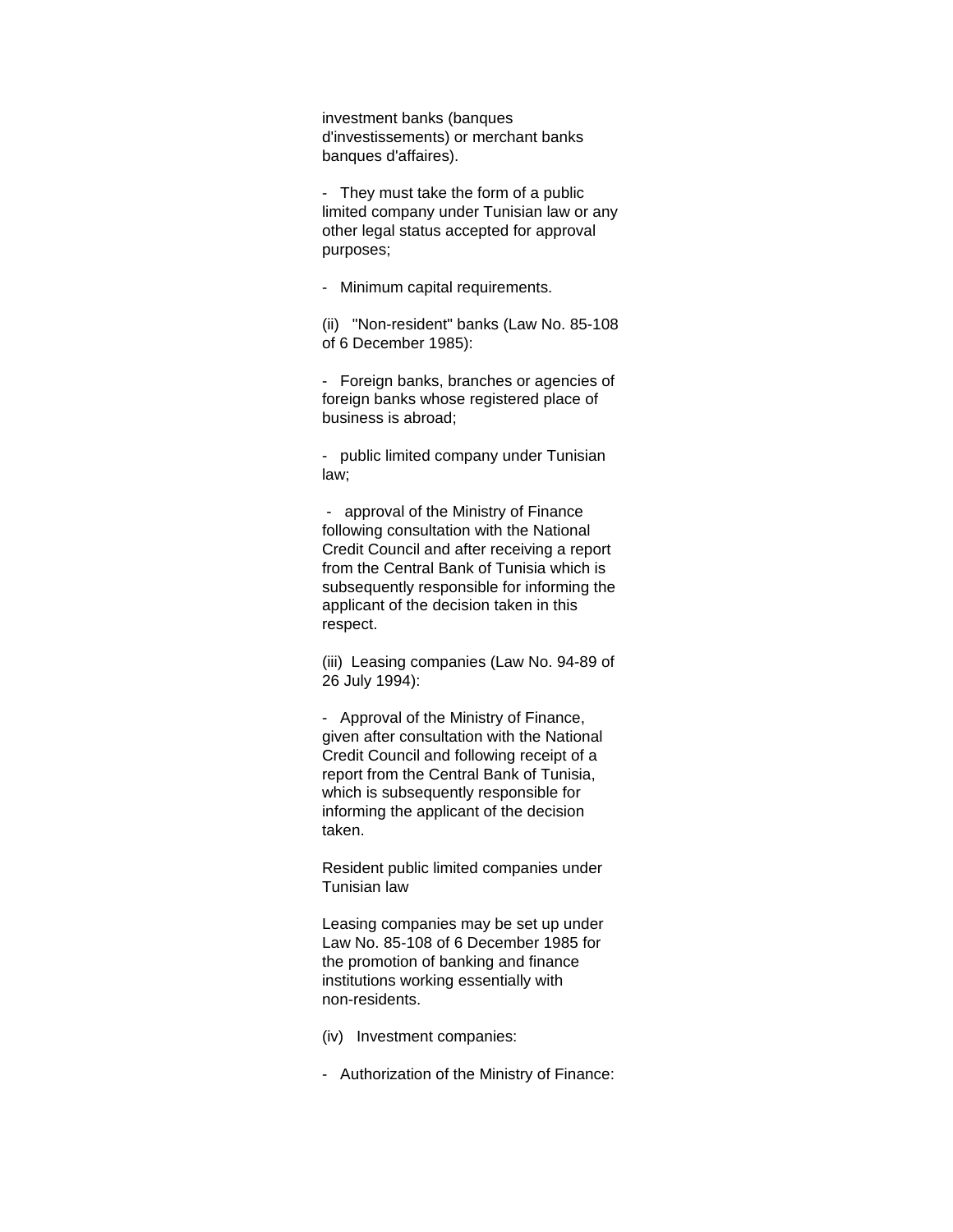- Resident public limited companies under Tunisian law set up in one of the following categories:

(a) Closed-ended investment company, with a minimum capital requirement;

(b) open-ended investment company, with a minimum capital requirement;

(c) risk-capital investment company, with a minimum capital requirement.

- Investment companies may be set up under Law No. 85-108 of 6 December 1985 for the promotion of banking and finance institutions working essentially with non-residents.

(v) Stock-market intermediaries:

- Must be approved by the Financial Market Board and possess Tunisian nationality, and may be natural persons or public limited companies specializing in stockbroking activities

4) Unbound, except for the foreign 4) supervisory staff of non-resident financial institutions: none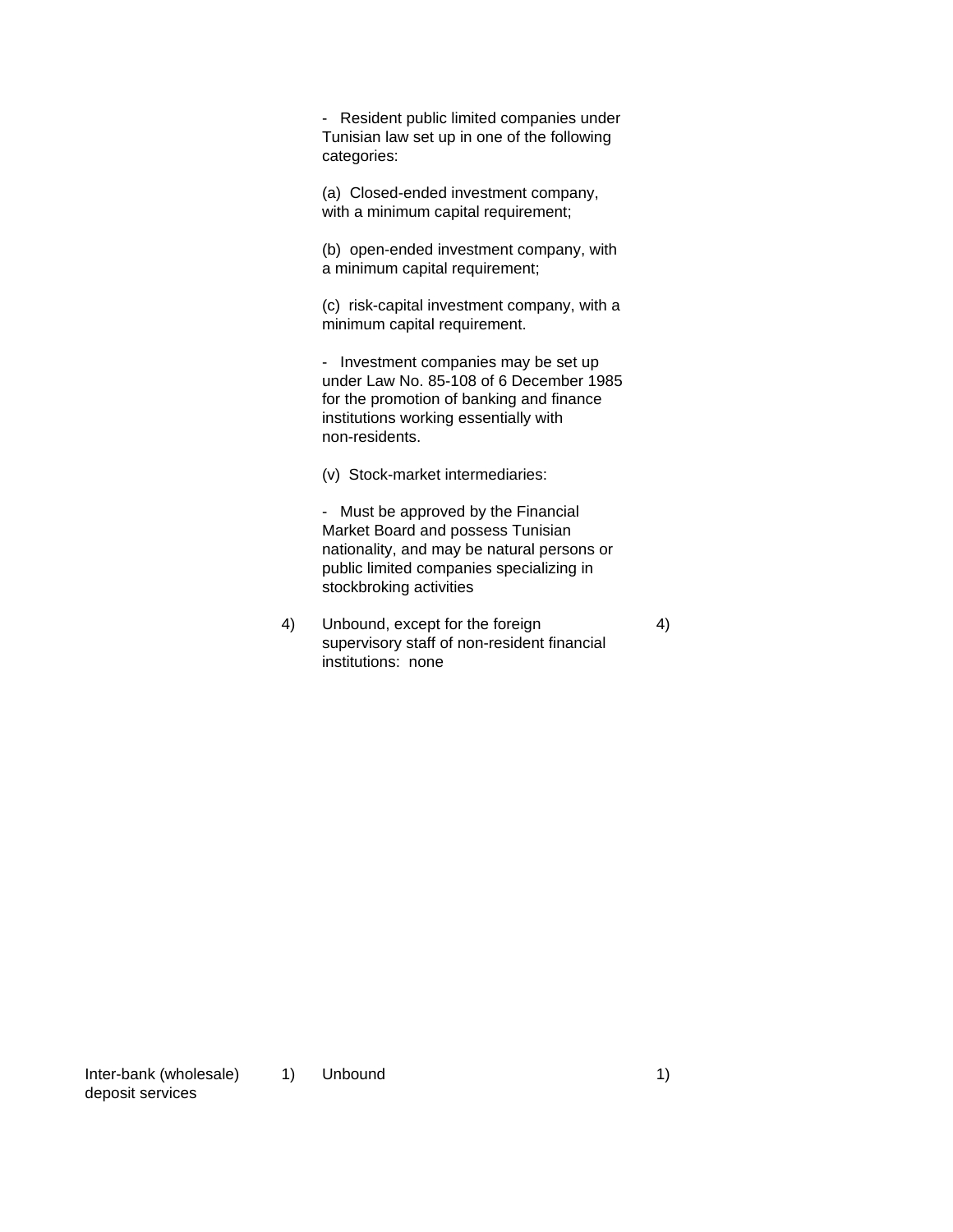| (CPC 81115)             | 2) | None for non-resident banks established in<br>Tunisia. Resident banks may freely open<br>the corresponding current accounts in<br>accordance with existing regulations.<br>Other financial establishments are subject<br>to authorization by the Central Bank. | 2) |
|-------------------------|----|----------------------------------------------------------------------------------------------------------------------------------------------------------------------------------------------------------------------------------------------------------------|----|
|                         | 3) | None, but non-resident institutions<br>established in Tunisia are authorized to<br>receive funds from residents. Such funds<br>must not exceed:                                                                                                                | 3) |
|                         |    | For each non-resident institution<br>established in Tunisia, the subscribed<br>amount of its participation, out of its own<br>foreign-currency shareholders' equity, in<br>the capital of resident enterprises;                                                |    |
|                         |    | for all non-resident institutions<br>established in Tunisia as a whole, the<br>ceiling of 1.5 per cent of the deposits of<br>deposit banks.                                                                                                                    |    |
|                         | 4) | Unbound                                                                                                                                                                                                                                                        | 4) |
| Other bank deposit      | 1) | Unbound                                                                                                                                                                                                                                                        | 1) |
| services<br>(CPC 81116) | 2) | None, however residents are subject to<br>authorization                                                                                                                                                                                                        | 2) |
|                         | 3) | None, but non-resident institutions<br>established in Tunisia are authorized to<br>receive funds from residents. Such funds<br>must not exceed:                                                                                                                | 3) |
|                         |    | For each non-resident institution<br>established in Tunisia, the subscribed<br>amount of its participation, out of its own<br>foreign-currency shareholders' equity, in<br>the capital of resident enterprises;                                                |    |
|                         |    | for all non-resident institutions<br>established in Tunisia as a whole, the<br>ceiling of 1.5 per cent of the deposits of<br>deposit banks.                                                                                                                    |    |
|                         | 4) | Unbound                                                                                                                                                                                                                                                        | 4) |
| Mortgage loan services  | 1) | Unbound                                                                                                                                                                                                                                                        | 1) |
| (CPC 81131)             | 2) | Unbound                                                                                                                                                                                                                                                        | 2) |
|                         | 3) | None, but non-resident institutions                                                                                                                                                                                                                            | 3) |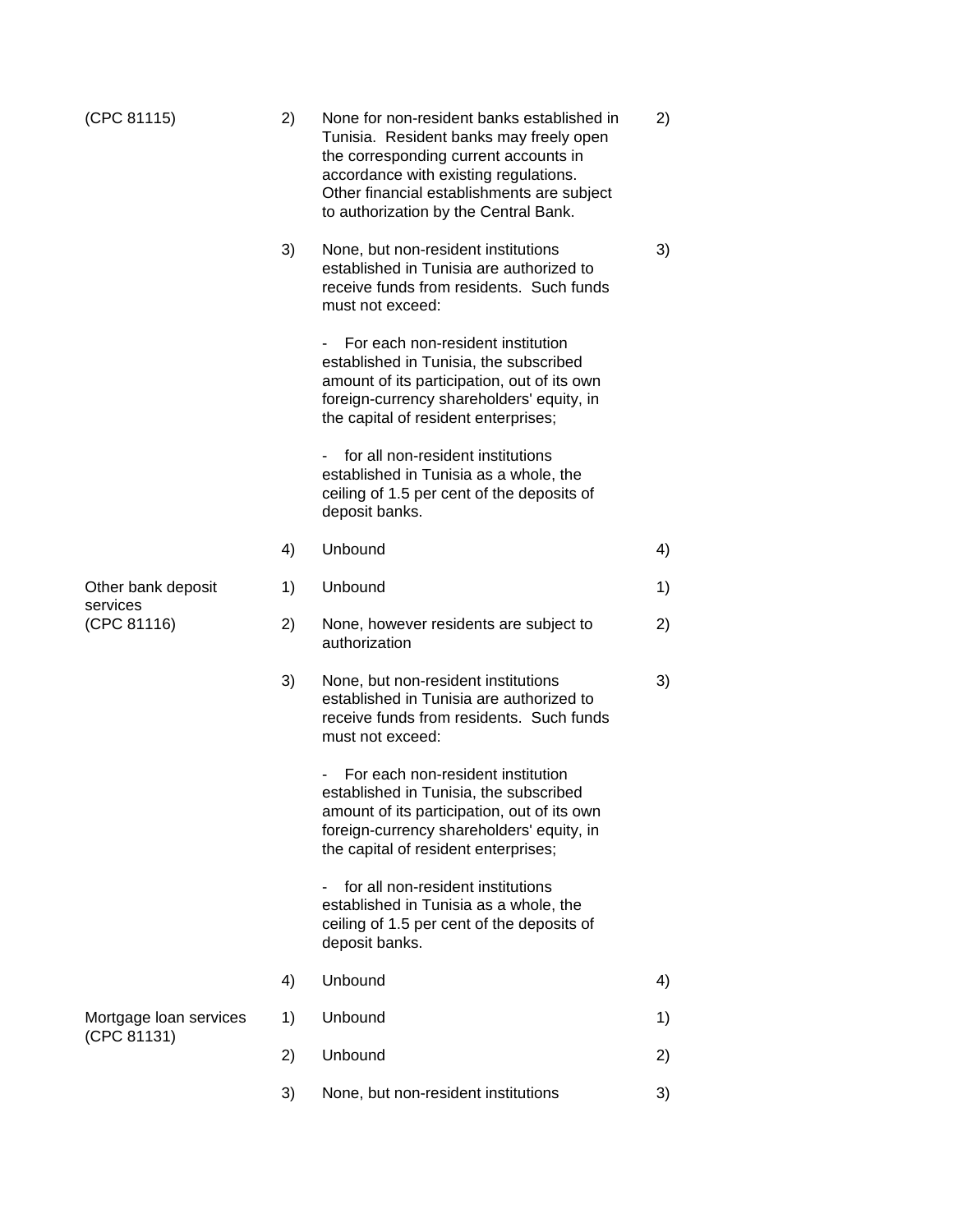| established in Tunisia are subject to |  |
|---------------------------------------|--|
| authorization                         |  |

|                                          | 4) | Unbound                                                                                                                                                                            | 4) |
|------------------------------------------|----|------------------------------------------------------------------------------------------------------------------------------------------------------------------------------------|----|
| Personal instalment loan                 | 1) | Unbound                                                                                                                                                                            | 1) |
| services<br>(CPC 81132) and credit       | 2) | Unbound                                                                                                                                                                            | 2) |
| card services (CPC 81133)                | 3) | None for resident institutions                                                                                                                                                     | 3) |
|                                          | 4) | Unbound                                                                                                                                                                            | 4) |
| Leasing services                         | 1) | Unbound                                                                                                                                                                            | 1) |
| (CPC 81120)                              | 2) | Unbound                                                                                                                                                                            | 2) |
|                                          | 3) | None other than horizontal limitations                                                                                                                                             | 3) |
|                                          | 4) | Unbound                                                                                                                                                                            | 4) |
| Intermediation services<br>(CPC 81199)   | 1) | Unbound                                                                                                                                                                            | 1) |
|                                          | 2) | Unbound                                                                                                                                                                            | 2) |
|                                          | 3) | None, but stock market intermediaries must<br>possess Tunisian nationality and may be<br>natural persons or public limited companies<br>specializing in stockbroking activities.   | 3) |
|                                          | 4) | Unbound                                                                                                                                                                            | 4) |
| Security broking services<br>(CPC 81321) | 1) | Unbound                                                                                                                                                                            | 1) |
|                                          | 2) | Unbound                                                                                                                                                                            | 2) |
|                                          | 3) | None, but stock market intermediaries must<br>possess Tunisian nationality and be either<br>natural persons or public limited companies<br>specializing in stockbroking activities | 3) |
|                                          | 4) | Unbound                                                                                                                                                                            | 4) |
| Portfolio management<br>services         | 1) | Unbound                                                                                                                                                                            | 1) |
| (CPC 81323)                              | 2) | Unbound                                                                                                                                                                            | 2) |
|                                          | 3) | None, but stock market intermediaries must<br>possess Tunisian nationality and be either<br>natural persons or public limited companies<br>specializing in stockbroking activities | 3) |
|                                          | 4) | Unbound                                                                                                                                                                            | 4) |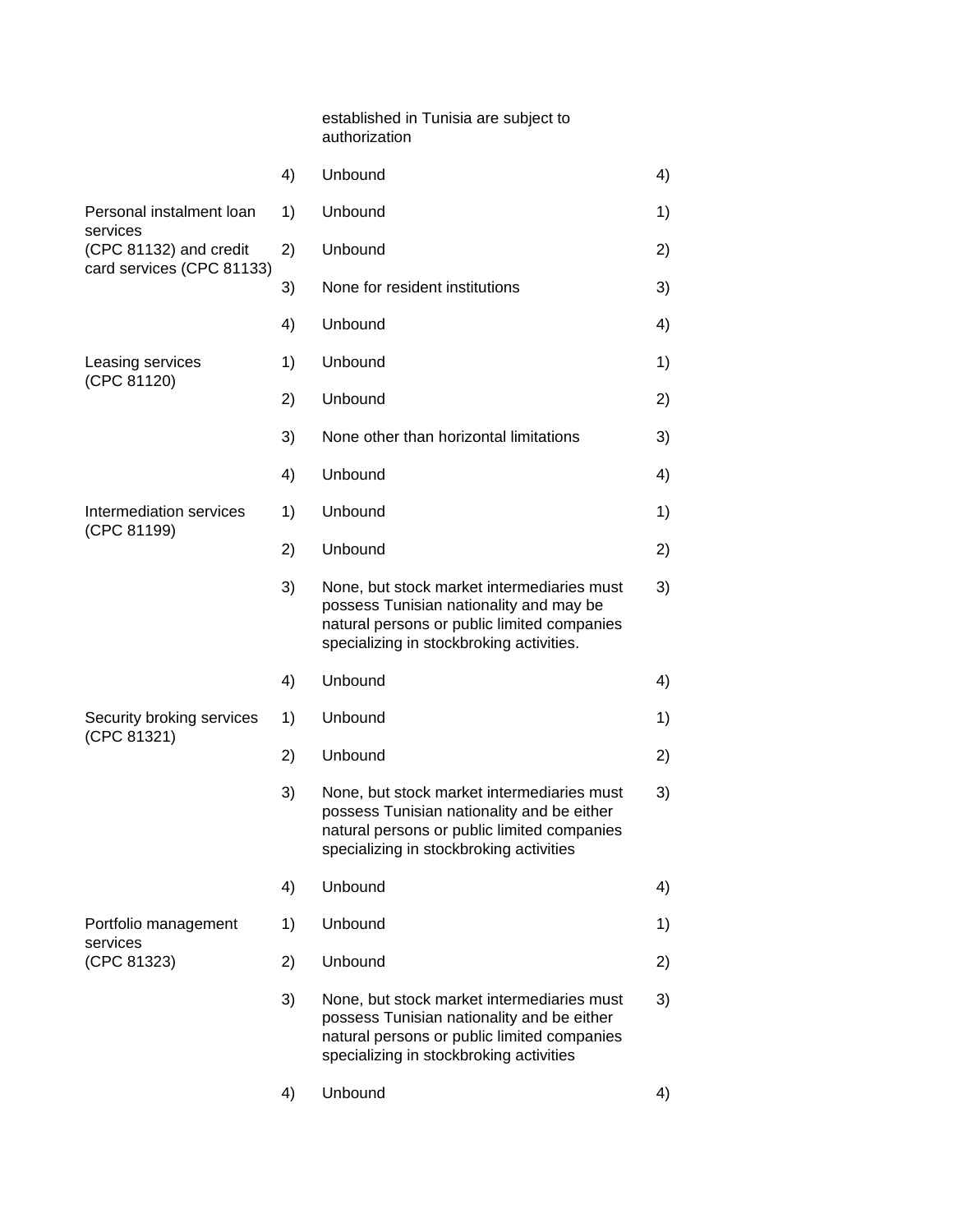| Loan broking services<br>(CPC 81331)                                             | 1) | None                                   | 1) |
|----------------------------------------------------------------------------------|----|----------------------------------------|----|
|                                                                                  | 2) | None                                   | 2) |
|                                                                                  | 3) | None other than horizontal limitations | 3) |
|                                                                                  | 4) | Unbound                                | 4) |
| Financial consultancy<br>services (excluding<br>exchange offices)<br>(CPC 81332) | 1) | None                                   | 1) |
|                                                                                  | 2) | None                                   | 2) |
|                                                                                  | 3) | None other than horizontal limitations | 3) |
|                                                                                  | 4) | Unbound                                | 4) |

N.B. The rest of the financial services commitments relating to insurance  $\iota$ 

### 9. TOURISM AND TRAVEL RELATED SERVICES

# A. Hotel and Restaurant Services

| <b>Hotels</b><br>(CPC 6411)                                       | 1) | Unbound*                                                  | 1) |
|-------------------------------------------------------------------|----|-----------------------------------------------------------|----|
|                                                                   | 2) | None                                                      | 2) |
|                                                                   | 3) | None                                                      | 3) |
|                                                                   | 4) | Unbound, except as indicated in the<br>horizontal section | 4) |
| Restaurants (excluding<br>unclassified restaurants)<br>(CPC 6421) | 1) | Unbound*                                                  | 1) |
|                                                                   | 2) | None                                                      | 2) |
|                                                                   | 3) | None                                                      | 3) |
|                                                                   | 4) | Unbound, except as indicated in the<br>horizontal section | 4) |
| B. Travel Agencies and<br><b>Tour Operators Services</b>          |    |                                                           |    |
| Travel agencies<br>(CPC 7471)                                     | 1) | Unbound                                                   | 1) |
|                                                                   | 2) | None                                                      | 2) |
|                                                                   | 3) | Unbound                                                   | 3) |
|                                                                   | 4) | Unbound                                                   | 4) |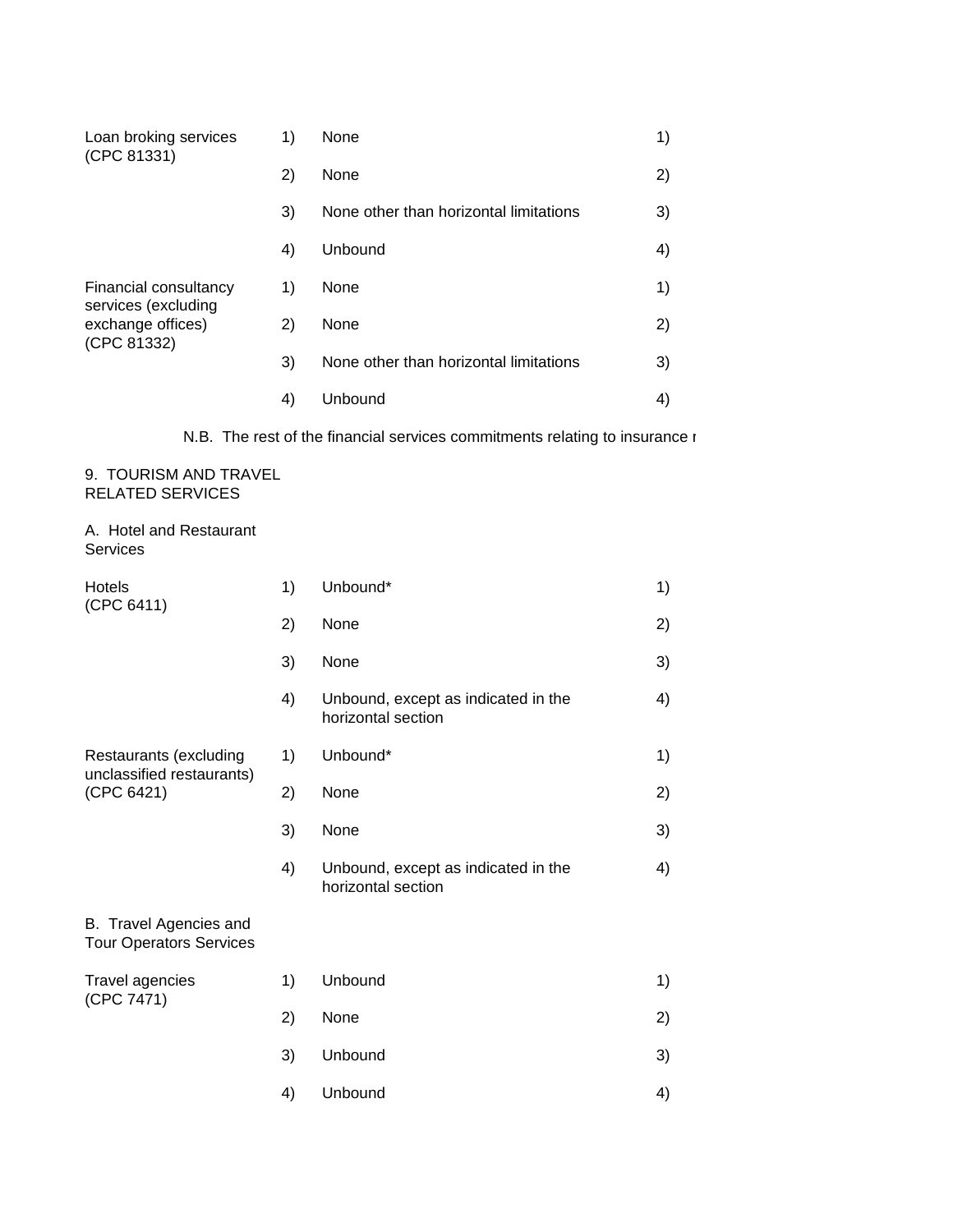- telex
- packet-switched data transmission supply rural

the year 2000 for:

- mobile telephony and telephony,
- frame relay services
- 
- 

- local telephone distribution endeavour in the

None

# None

None, other than the regulations on the capital structure of companies operating in the telecommunications sector.

Conditions for permits:

- to be a legal person
- be governed by Tunisian law
- 51 per cent of the equity held by Tunisia

Foreign equity in Tunisie Télécom is authorized as from the year 2002, up to a maximum of 10 per cent.

None, except the horizontal measures concerning residence by aliens in Tunisia.

Unbound

None as from: For the liberalization of these services, Tunisia requires any the year 1999 for:<br>telecommunications services supplier to:

telecommunications services,

- serve certain areas with

paging example and the supply distress paging and the supply distress of  $\sim$  supply distress - teleconferencing telecommunication services,

the year 2003 for:  $\qquad \qquad -$  contribute to the national training and research telecommunications field.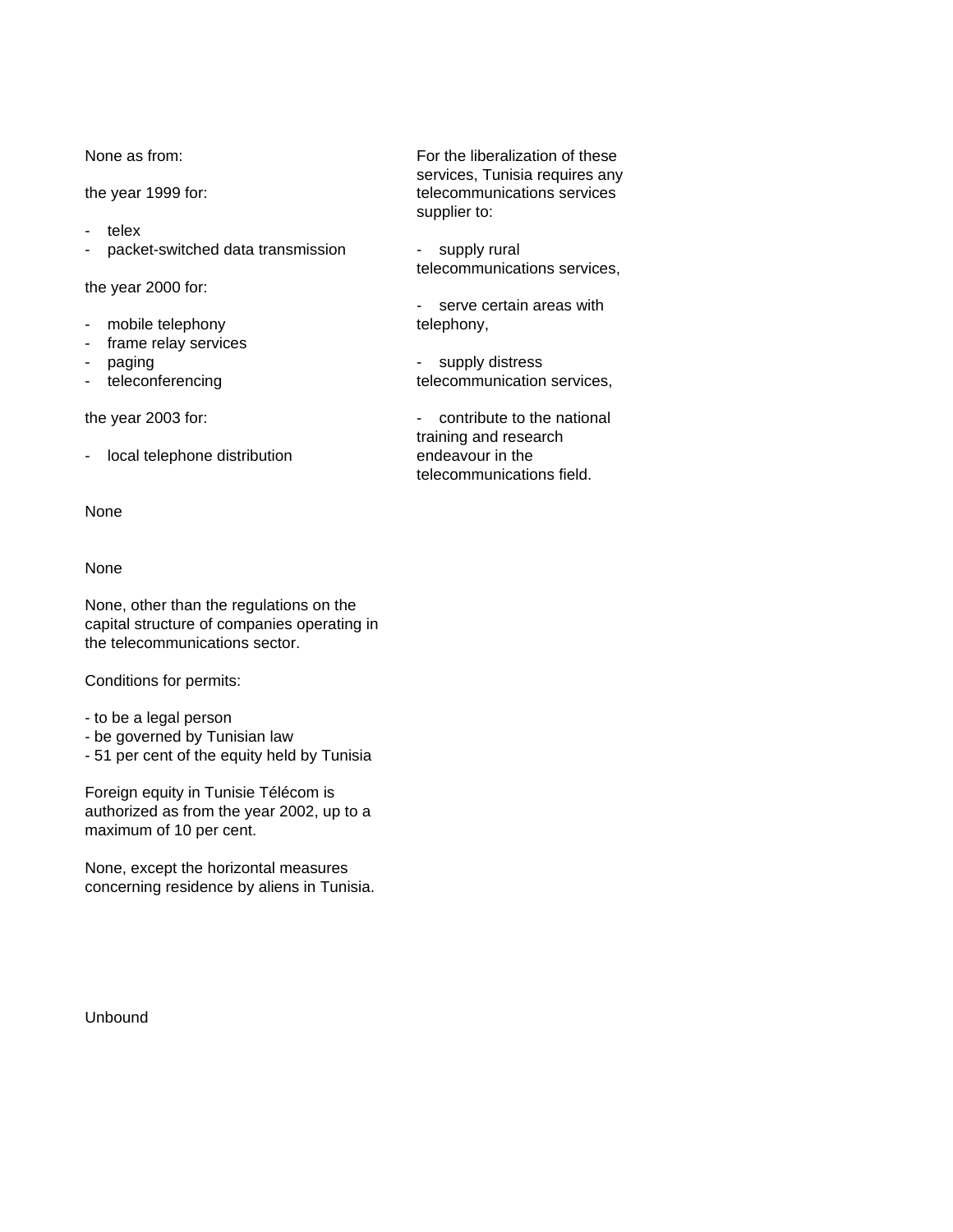Unbound

Unbound

Unbound

Unbound

Unbound

Unbound

Unbound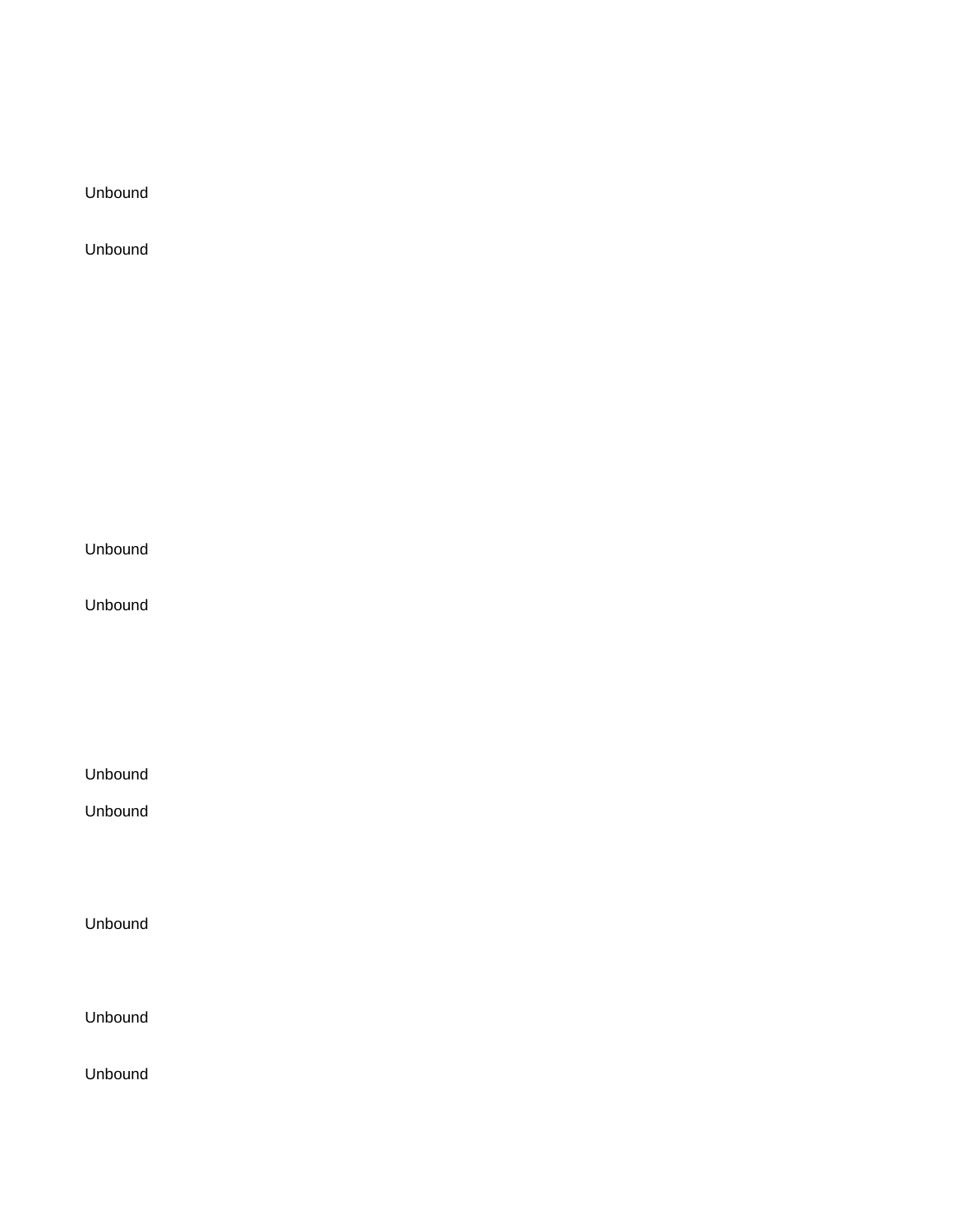- Unbound
- Unbound
- Unbound
- Unbound

Unbound

Unbound

- Unbound
- Unbound
- Unbound
- Unbound

None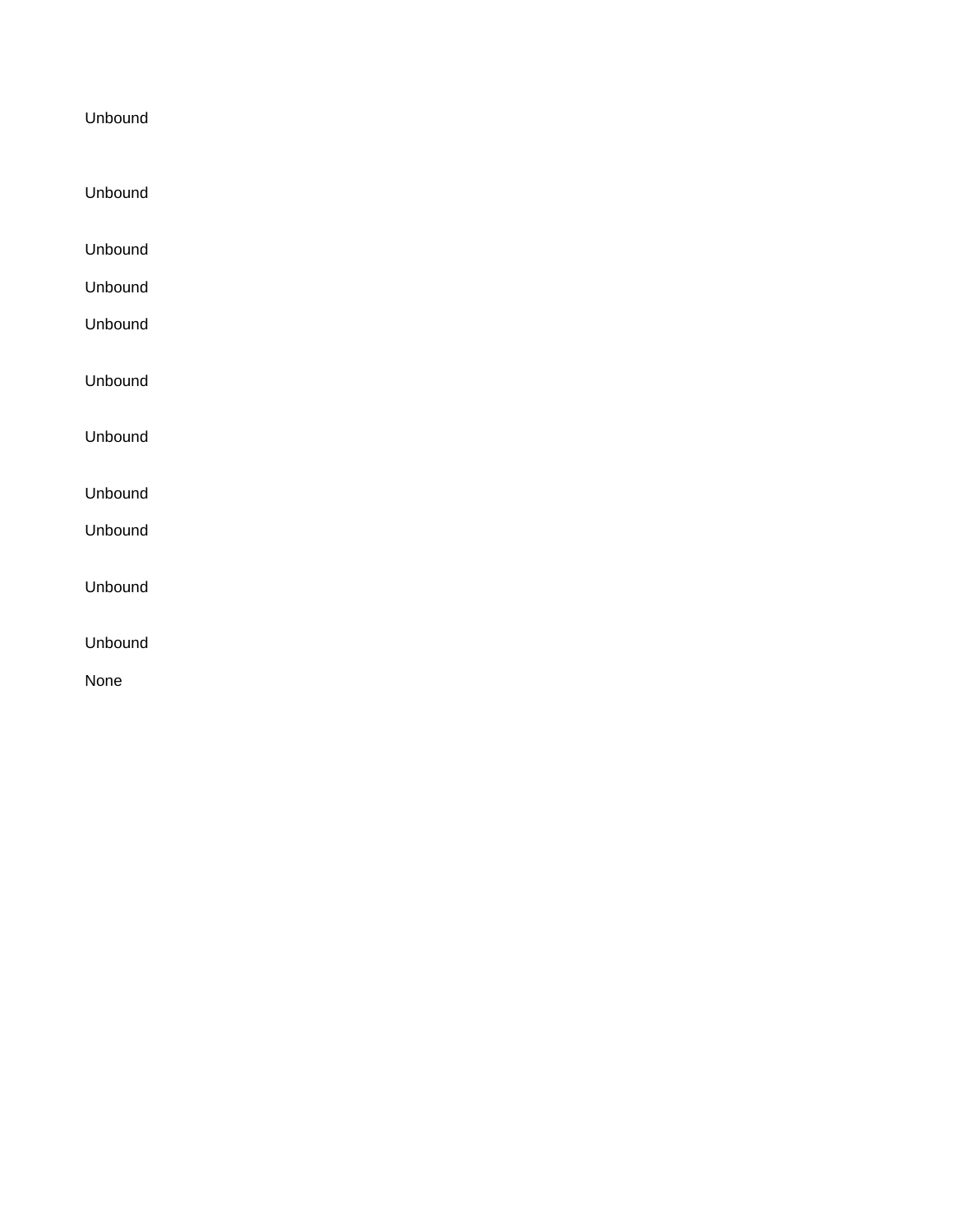None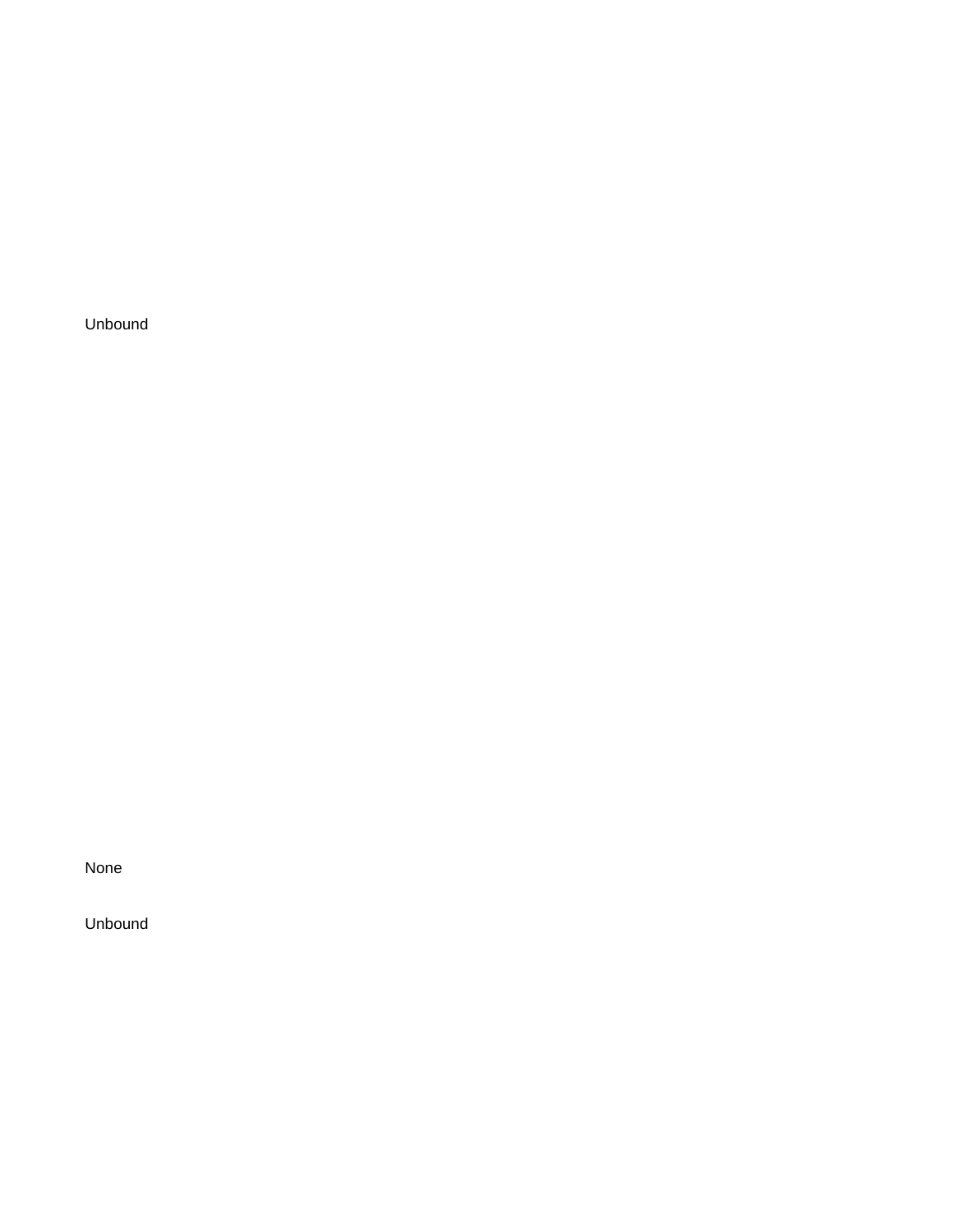None

Unbound

Unbound

For resident financial institutions: the Chairman-Managing Director of a bank established under Tunisian law must be of Tunisian nationality; if the function of Chairman of the Board of the Directors and that of Managing Director are separated, one of these positions must be filled by a Tunisian national.

The Chairman-Managing Director or the Managing Director of a bank established under Tunisian law must have resident's status within the meaning of the exchange regulations. The manager of the Tunisian establishments of a foreign bank must have resident's status in Tunisia within the meaning of the exchange regulations. However, special exemptions may be granted by the Central Bank of Tunisia. No one may simultaneously manage, run or have authority to commit two banks, a bank and a financial institution, or a bank and an insurance company.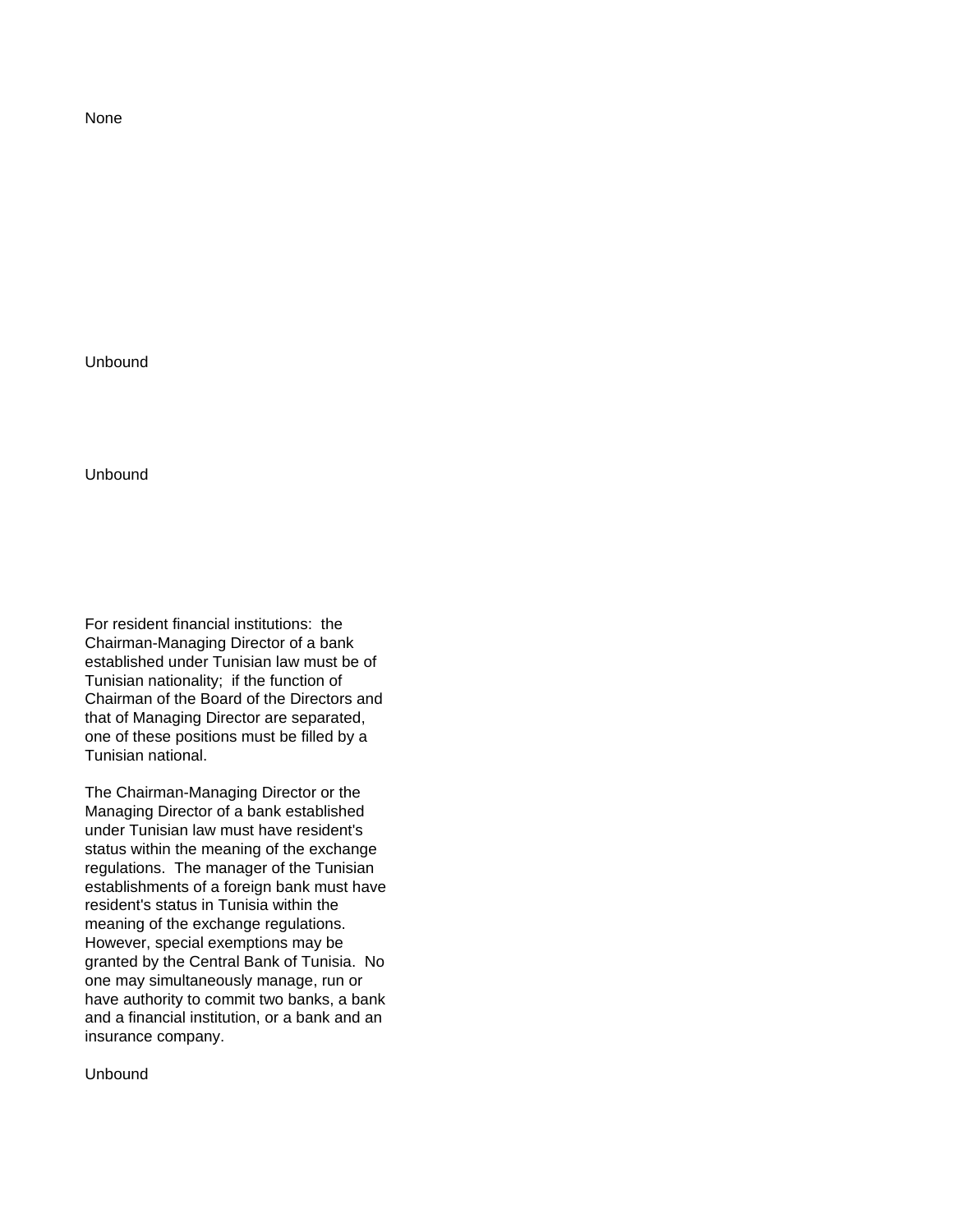None for resident institutions

Unbound

Unbound

Unbound

None for resident institutions

Unbound

Unbound

Unbound

None other than horizontal limitations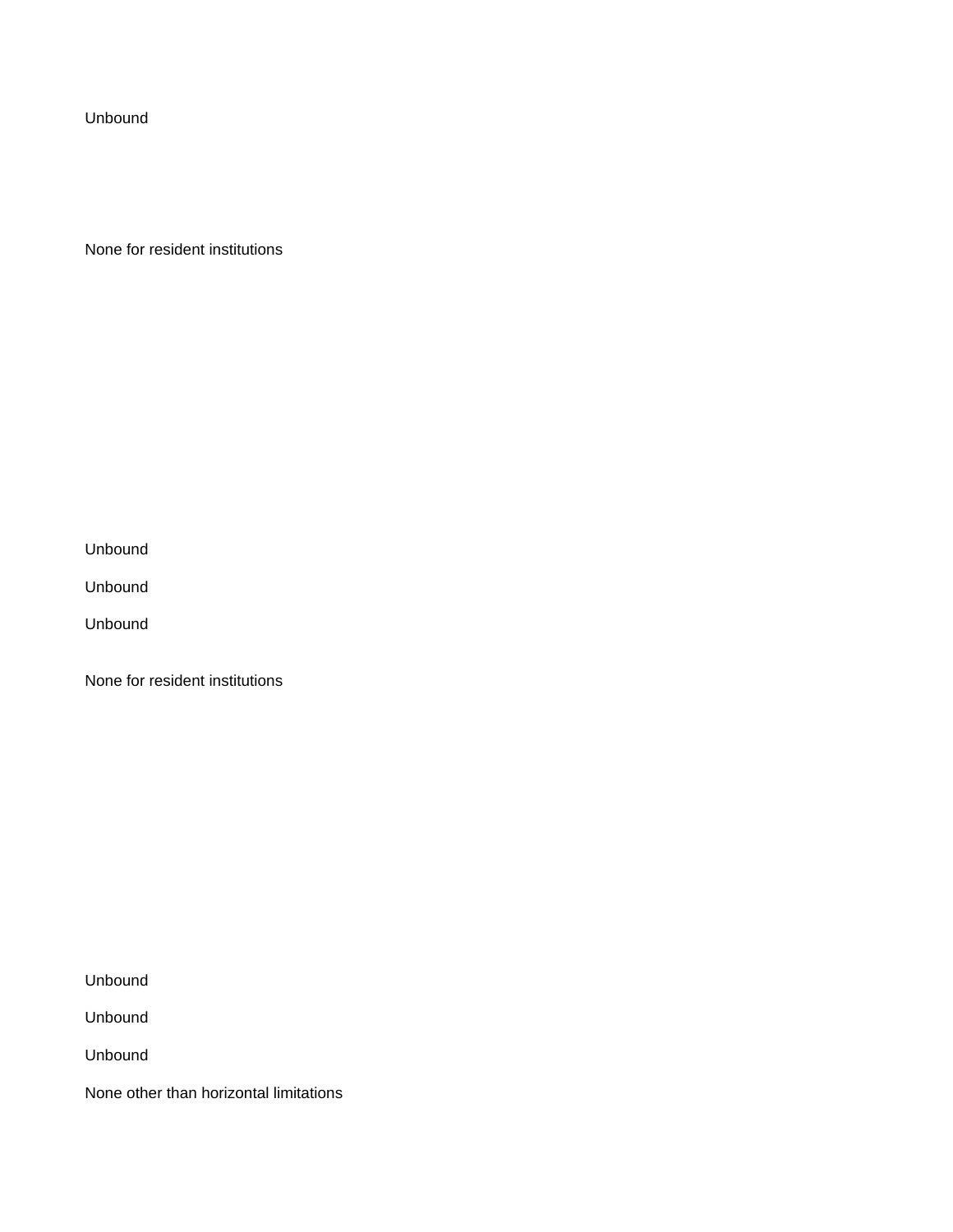| Unbound                        |
|--------------------------------|
| Unbound                        |
| Unbound                        |
| None for resident institutions |
| Unbound                        |
| Unbound                        |
| Unbound                        |
| None for resident institutions |
| Unbound                        |
| Unbound                        |
| Unbound                        |
| Unbound                        |
|                                |
|                                |
| Unbound                        |
| Unbound                        |
| Unbound                        |
| Unbound                        |
|                                |
|                                |
|                                |

- Unbound
- Unbound

Unbound